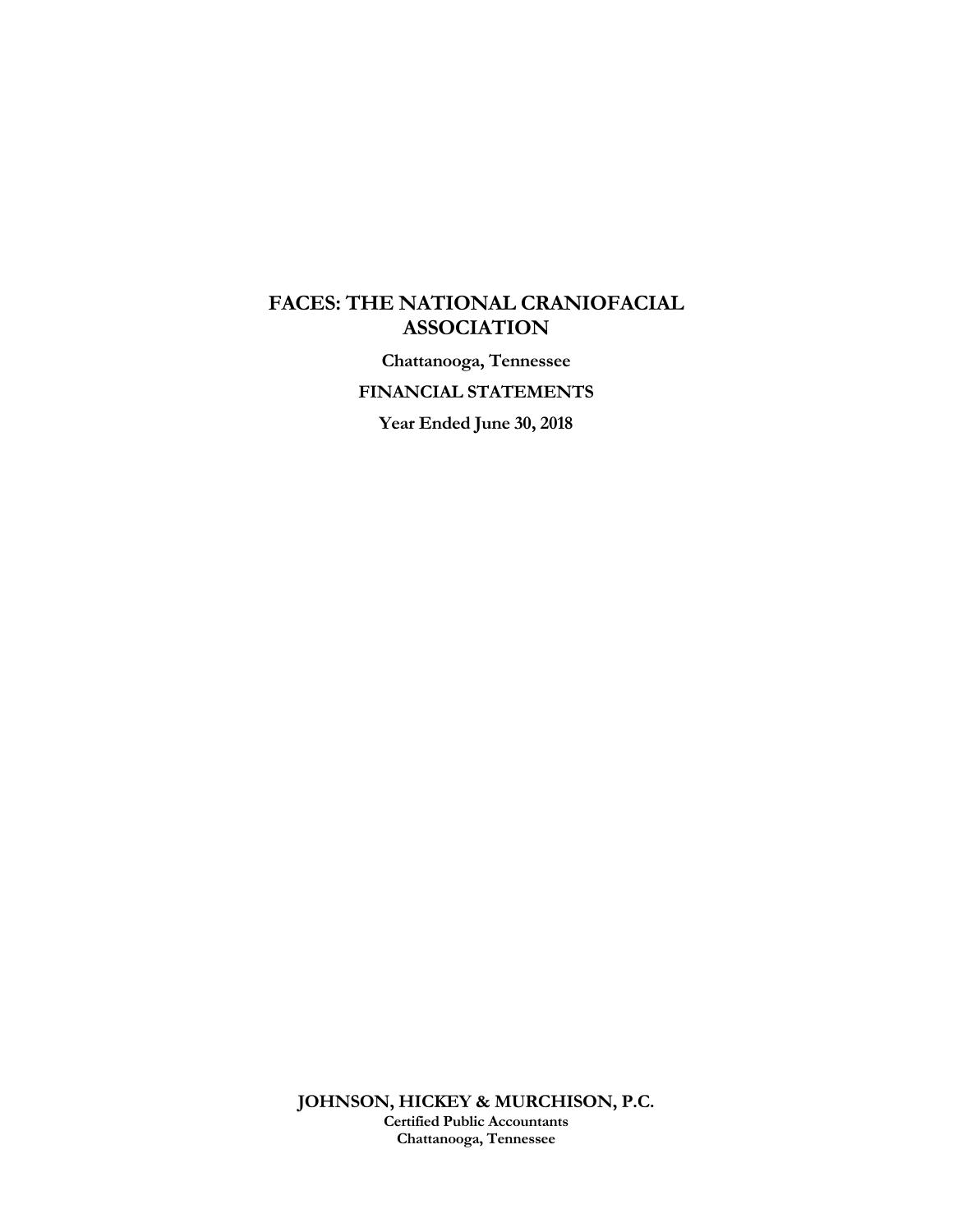## **TABLE OF CONTENTS**

| <b>INDEPENDENT ACCOUNTANTS' REVIEW REPORT</b> | 2              |
|-----------------------------------------------|----------------|
| <b>FINANCIAL STATEMENTS</b>                   |                |
| Statement of financial position               | $\mathfrak{Z}$ |
| Statement of activities                       | $\overline{4}$ |
| Statement of functional expenses              | 5              |
| Statement of cash flows                       | 6              |
| Notes to financial statements                 | $7-12.$        |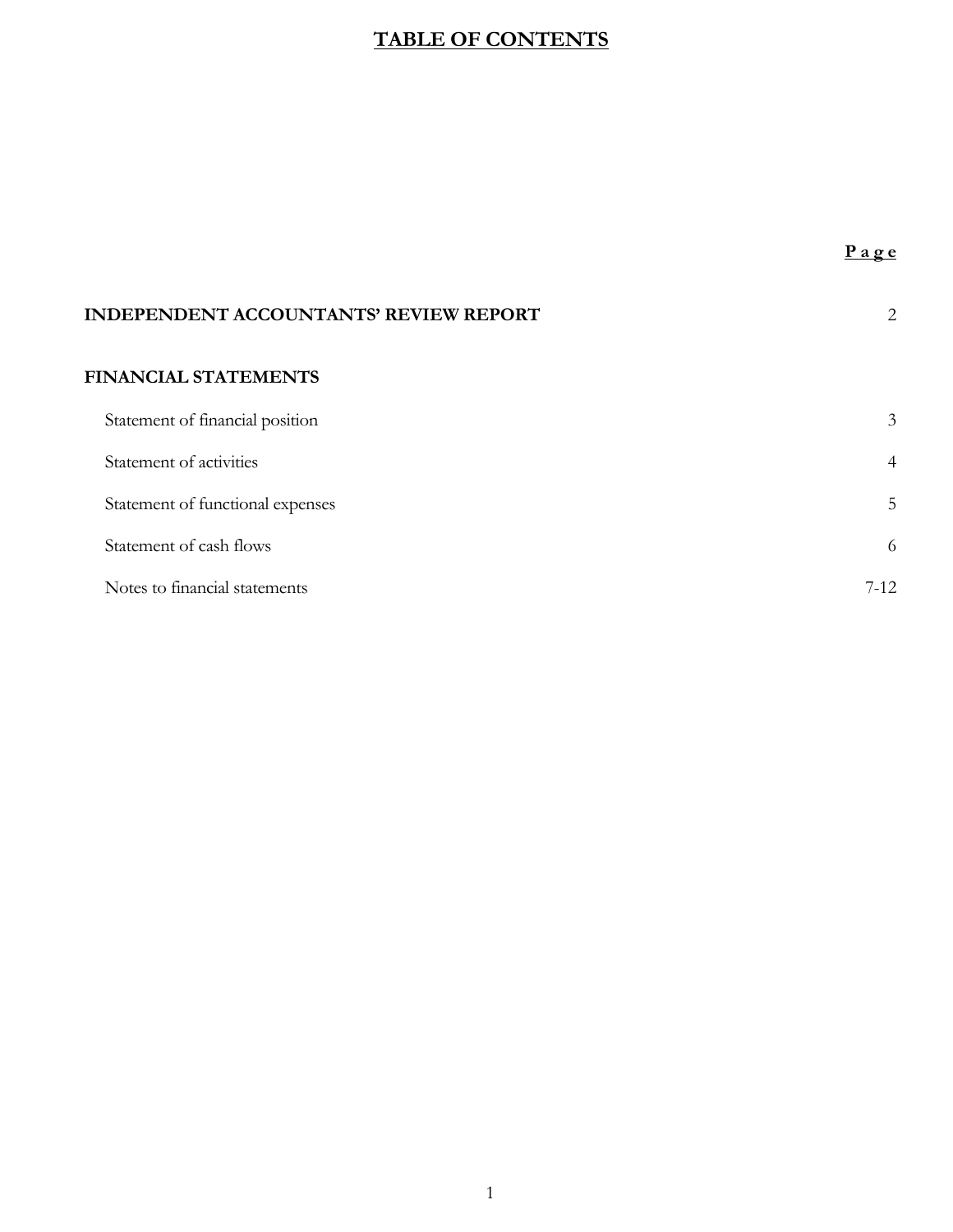

#### **INDEPENDENT ACCOUNTANTS' REVIEW REPORT**

#### **To the Board of Directors of Faces: The National Craniofacial Association**

We have reviewed the accompanying financial statements of Faces: The National Craniofacial Association (a nonprofit organization), which comprise the statement of financial position as of June 30, 2018, and the related statements of activities, functional expenses, and cash flows for the year then ended, and the related notes to the financial statements. A review includes primarily applying analytical procedures to management's financial data and making inquiries of management. A review is substantially less in scope than an audit, the objective of which is the expression of an opinion regarding the financial statements as a whole. Accordingly, we do not express such an opinion.

#### **Management's Responsibility for the Financial Statements**

Management is responsible for the preparation and fair presentation of these financial statements in accordance with accounting principles generally accepted in the United States of America; this includes the design, implementation, and maintenance of internal control relevant to the preparation and fair presentation of financial statements that are free from material misstatement, whether due to fraud or error.

#### **Accountants' Responsibility**

Our responsibility is to conduct the review engagement in accordance with Statements on Standards for Accounting and Review Services promulgated by the Accounting and Review Services Committee of the AICPA. Those standards require us to perform procedures to obtain limited assurance as a basis for reporting whether we are aware of any material modifications that should be made to the financial statements for them to be in accordance with accounting principles generally accepted in the United States of America. We believe that the results of our procedures provide a reasonable basis for our conclusion.

#### **Accountants' Conclusion**

Based on our review, we are not aware of any material modifications that should be made to the accompanying financial statements in order for them to be in accordance with accounting principles generally accepted in the United States of America.

Johnson, Nickey & Merchan, P.C.

February 11, 2019 Chattanooga, Tennessee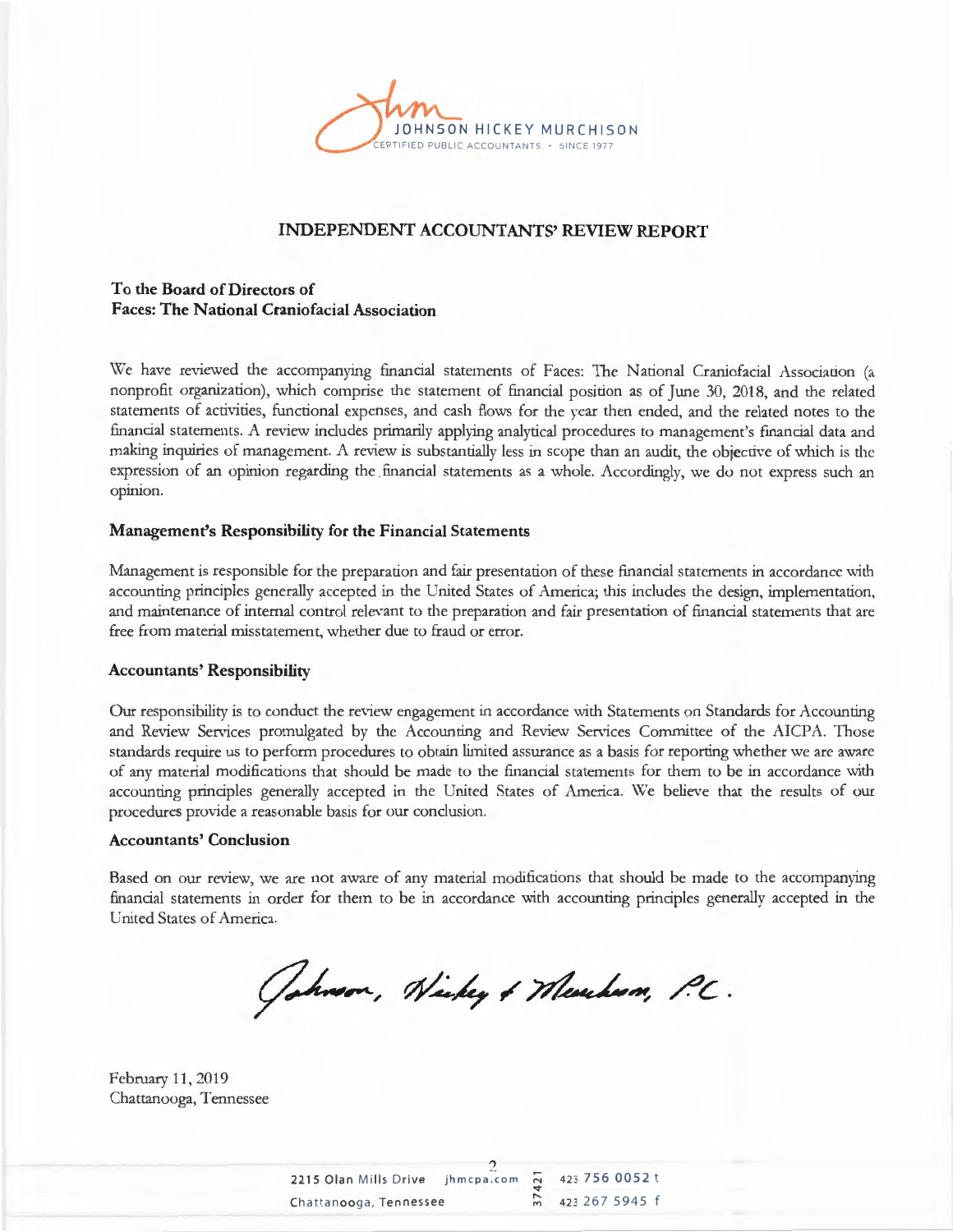# **STATEMENT OF FINANCIAL POSITION JUNE 30, 2018 FACES: THE NATIONAL CRANIOFACIAL ASSOCIATION**

### **ASSETS**

| <b>CURRENT ASSETS</b>             |               |
|-----------------------------------|---------------|
| Cash and cash equivalents         | \$<br>57,328  |
| Investments                       | 224,776       |
| Promises to give, net             | 10,205        |
| Total current assets              | 292,309       |
| PROPERTY AND EQUIPMENT            |               |
| Equipment                         | 3,573         |
| Furniture and fixtures            | 7,936         |
|                                   | 11,509        |
| Less accumulated depreciation     | (11,509)      |
|                                   |               |
| <b>OTHER ASSET</b>                |               |
| Security deposit                  | 575           |
|                                   | 292,884<br>\$ |
| <b>LIABILITIES AND NET ASSETS</b> |               |
| <b>CURRENT LIABILITIES</b>        |               |
| Accounts payable                  | \$<br>1,513   |
| Accrued expenses                  | 1,576         |
| Total current liabilities         | 3,089         |

#### **NET ASSETS**

| Unrestricted           | 262,047 |
|------------------------|---------|
| Temporarily restricted | 27,748  |
|                        |         |
|                        | 289,795 |

(The accompanying notes are an integral part of these statements.)

\$ 292,884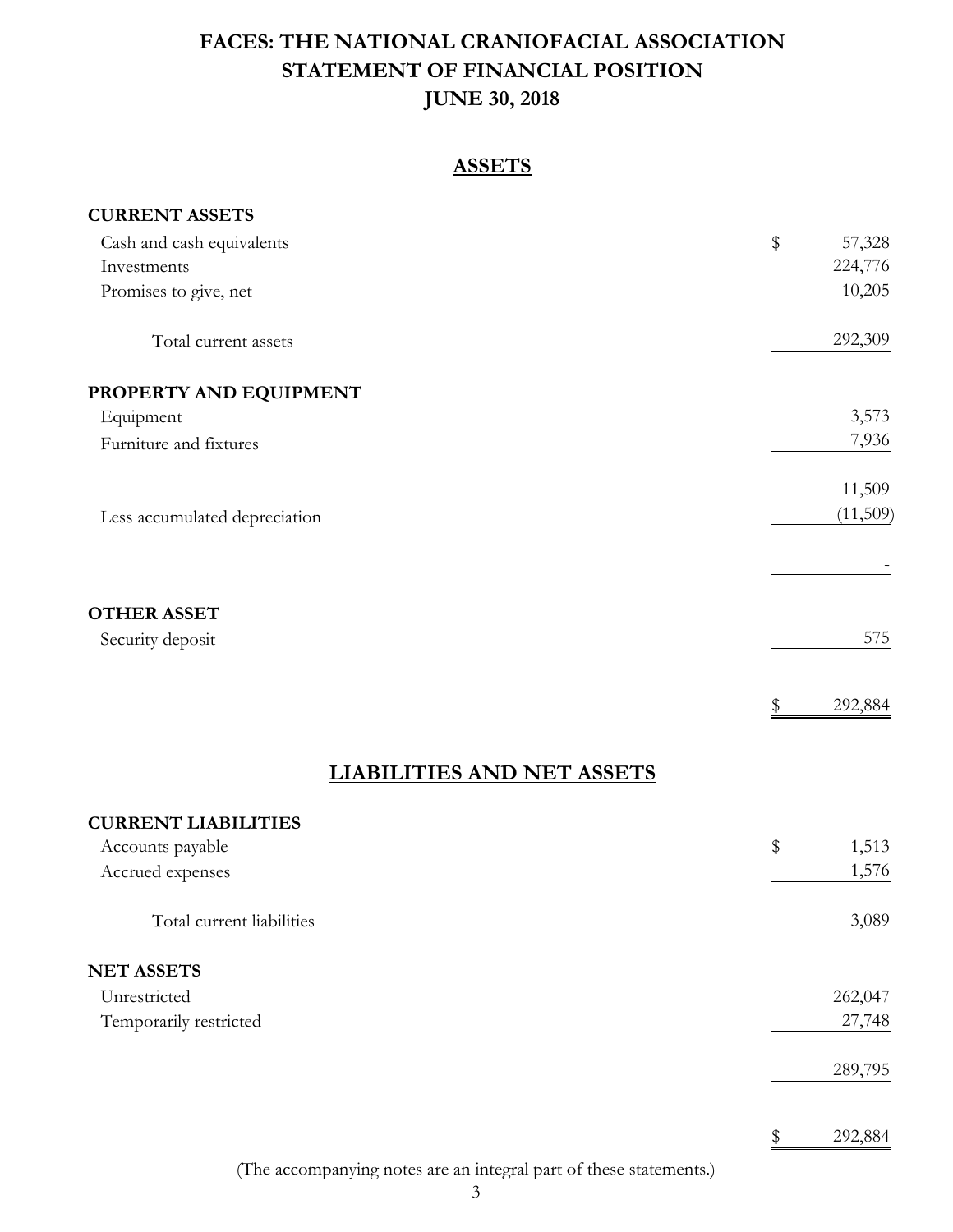# **FACES: THE NATIONAL CRANIOFACIAL ASSOCIATION STATEMENT OF ACTIVITIES YEAR ENDED JUNE 30, 2018**

|                               | Temporarily   |              |               |  |  |
|-------------------------------|---------------|--------------|---------------|--|--|
|                               | Unrestricted  | Restricted   | Total         |  |  |
| <b>REVENUE AND SUPPORT</b>    |               |              |               |  |  |
| Contributions                 | \$<br>106,597 | \$           | 106,597<br>\$ |  |  |
| Fundraising                   | 109,271       |              | 109,271       |  |  |
| Total revenue and support     | 215,868       |              | 215,868       |  |  |
| <b>EXPENSES</b>               |               |              |               |  |  |
| Program services              | 163,376       |              | 163,376       |  |  |
| Management and general        | 10,166        |              | 10,166        |  |  |
| Fundraising                   | 4,912         |              | 4,912         |  |  |
| Total expenses                | 178,454       |              | 178,454       |  |  |
| <b>OTHER INCOME</b>           |               |              |               |  |  |
| Rent income                   |               | 111          | 111           |  |  |
| Net investment earnings       | 2,731         |              | 2,731         |  |  |
|                               | 2,842         |              | 2,842         |  |  |
| <b>INCREASE IN NET ASSETS</b> | 40,256        |              | 40,256        |  |  |
| <b>NET ASSETS</b>             |               |              |               |  |  |
| Beginning                     | 221,791       | 27,748       | 249,539       |  |  |
| Ending                        | \$<br>262,047 | \$<br>27,748 | 289,795<br>\$ |  |  |

(The accompanying notes are an integral part of these statements.)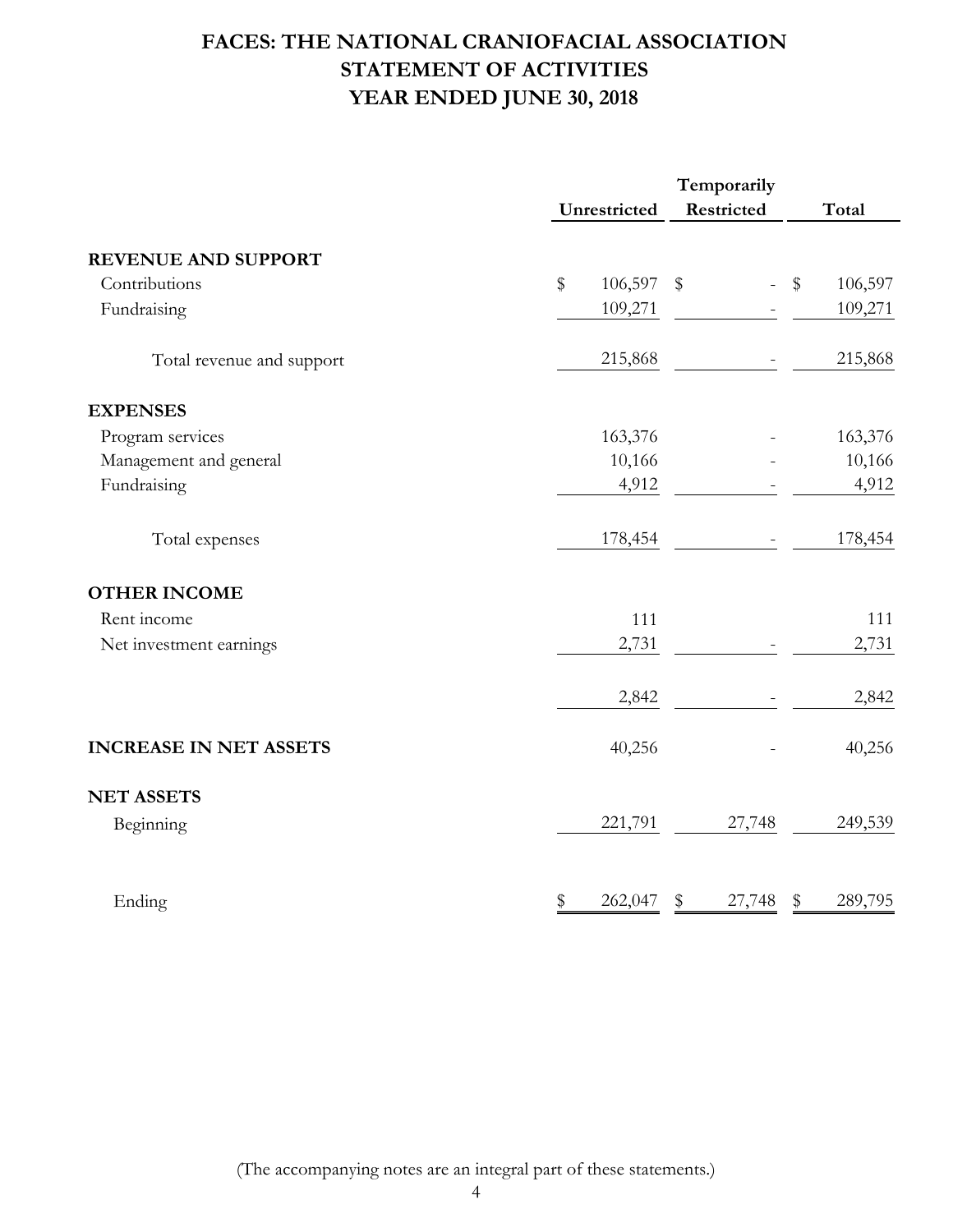# **FACES: THE NATIONAL CRANIOFACIAL ASSOCIATION STATEMENT OF FUNCTIONAL EXPENSES YEAR ENDED JUNE 30, 2018**

|                        | Program         | Management  |             |           |  |
|------------------------|-----------------|-------------|-------------|-----------|--|
|                        | <b>Services</b> | and General | Fundraising | Total     |  |
| <b>EXPENSES</b>        |                 |             |             |           |  |
| Bank charges           | \$              | \$<br>292   | $\sqrt{3}$  | 292<br>\$ |  |
| Dues and subscriptions | 678             |             |             | 678       |  |
| Employee benefits      | 15,784          | 588         | 420         | 16,792    |  |
| Grants to clients      | 24,198          |             |             | 24,198    |  |
| Insurance              | 1,164           | 776         |             | 1,940     |  |
| Occupancy              | 23,274          | 743         | 743         | 24,760    |  |
| Office expense         | 719             | 101         | 25          | 845       |  |
| Payroll taxes          | 7,178           | 267         | 191         | 7,636     |  |
| Postage                | 367             |             | 198         | 565       |  |
| Printing and supplies  | 504             |             | 413         | 917       |  |
| Professional fees      |                 | 3,300       |             | 3,300     |  |
| Salaries               | 87,090          | 3,243       | 2,316       | 92,649    |  |
| Taxes and licenses     | 862             | 56          | 19          | 937       |  |
| Travel and meetings    | 355             | 284         | 71          | 710       |  |
| Utilities              | 1,203           | 516         | 516         | 2,235     |  |
|                        | \$<br>163,376   | 10,166      | 4,912       | 178,454   |  |

(The accompanying notes are an integral part of these statements.)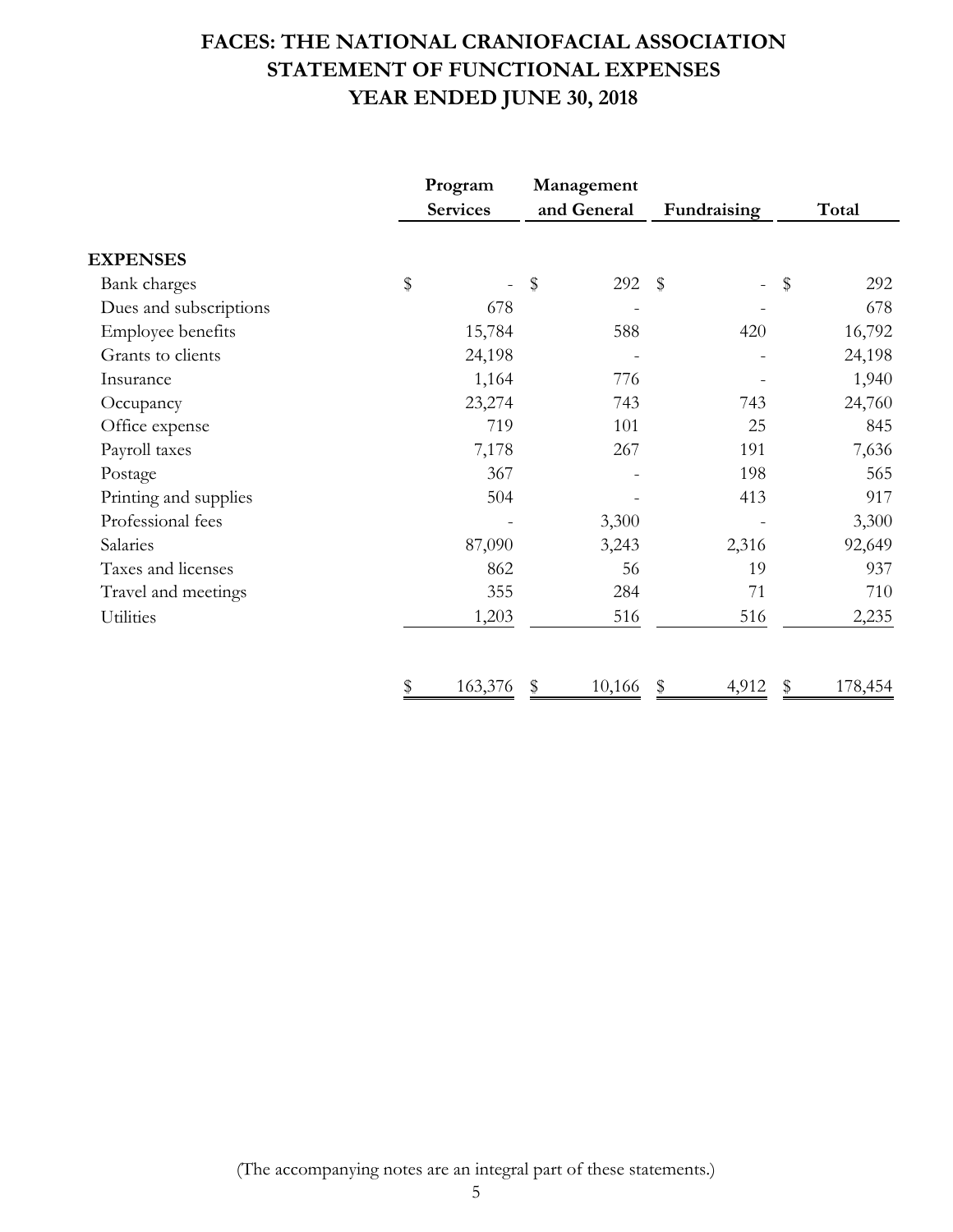# **FACES: THE NATIONAL CRANIOFACIAL ASSOCIATION STATEMENT OF CASH FLOWS YEAR ENDED JUNE 30, 2018**

#### **CASH FLOWS FROM OPERATING ACTIVITIES**

| Increase in net assets                           | \$<br>40,256 |
|--------------------------------------------------|--------------|
| Adjustments to reconcile increase in net assets  |              |
| to cash provided by operating activities         |              |
| Net realized and unrealized loss on investments  | 2,392        |
| Net (increase) decrease in operating assets      |              |
| Promises to give                                 | 6,696        |
| Net increase (decrease) in operating liabilities |              |
| Accounts payable                                 | (1,724)      |
| Accrued expenses                                 | (262)        |
| Net cash provided by operating activities        | 47,358       |
| <b>CASH FLOWS FROM INVESTING ACTIVITIES</b>      |              |
| Purchase of investments                          | (5, 123)     |
| Proceeds from sale of investments                | 5,000        |
| Net cash used by investing activities            | (123)        |
| NET INCREASE IN CASH AND CASH EQUIVALENTS        | 47,235       |
| CASH AND CASH EQUIVALENTS                        |              |
| Beginning                                        | 10,093       |
| Ending                                           | \$<br>57,328 |

(The accompanying notes are an integral part of these statements.)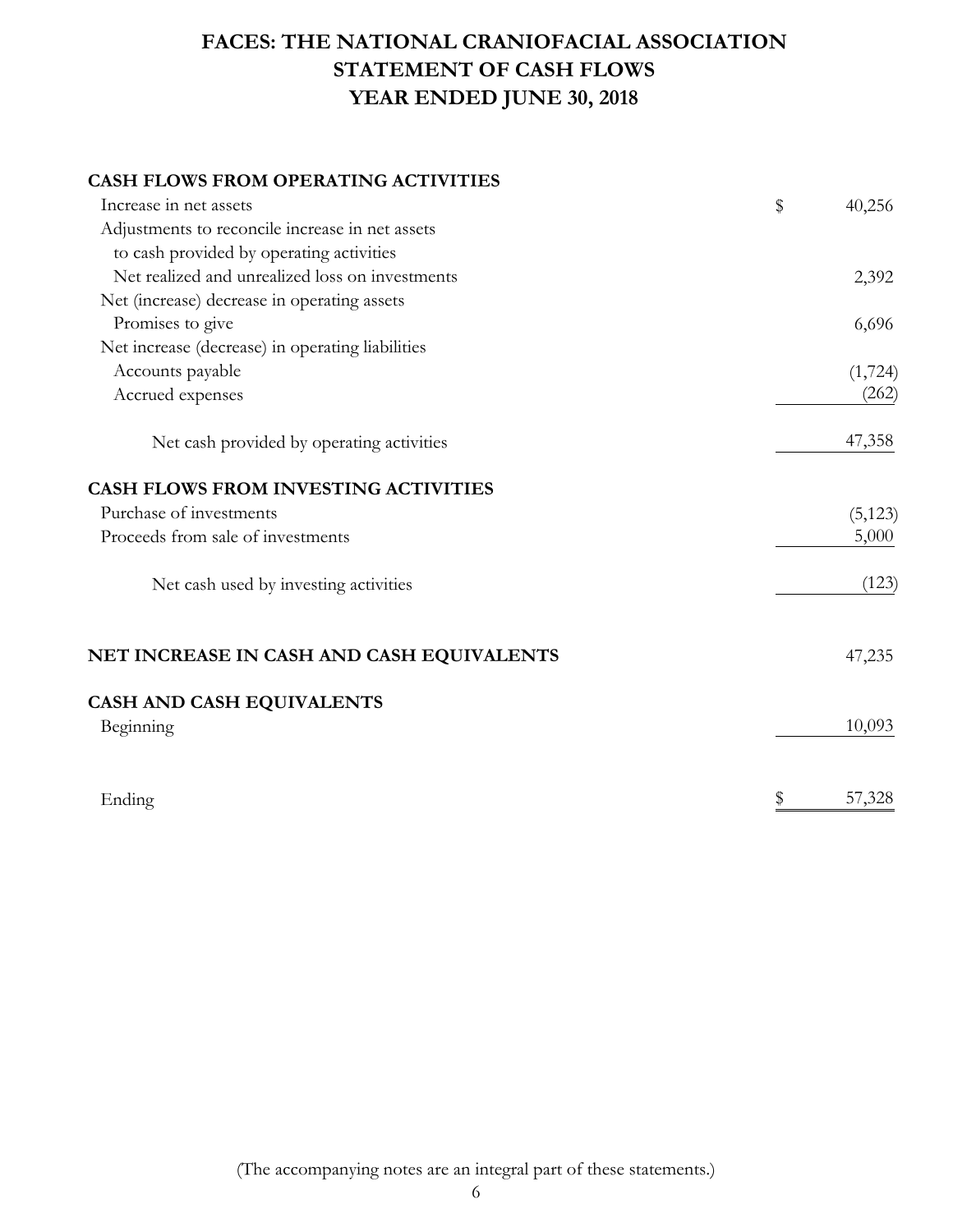#### **(1) SUMMARY OF SIGNIFICANT ACCOUNTING POLICIES Organization**

Faces: The National Craniofacial Association (the "Association") is a nonprofit organization incorporated under the laws of the State of Tennessee. The Association has a three-fold mission:

1) Financial assistance for transportation, food, and lodging to enable clients and one parent to travel to a specialized craniofacial medical center for treatment; those families who, without assistance, would be unable to afford to take their children for these life-changing surgeries;

2) Public awareness and understanding of craniofacial disorders and the children who have them;

3) Information and support to craniofacially disfigured persons about specific conditions and resources available to them.

#### **Basis of presentation**

The accompanying financial statements are presented in accordance with current professional standards for reporting as applicable to nonprofit organizations. Under current professional standards, a nonprofit organization is required to report information regarding its financial position and activities according to three classes of net assets: unrestricted net assets, temporarily restricted net assets, and permanently restricted net assets.

The ultimate classification of the Association's net assets into the three classes of net assets is based upon the existence or absence of donor-imposed restrictions as follows:

#### *Unrestricted Net Assets*

The part of the Association's net assets that are neither permanently restricted nor temporarily restricted by donor-imposed stipulations.

#### *Temporarily Restricted Net Assets*

The part of the Association's net assets resulting (a) from contributions and other inflows of assets whose use is limited by donor-imposed stipulations that either expire by passage of time or can be fulfilled and removed by actions of the Association pursuant to those stipulations, (b) from other asset enhancements and diminishments subject to the same kinds of stipulations, and (c) from reclassifications to (or from) other classes of net assets as a consequence of donor-imposed stipulations, their expiration by passage of time, or their fulfillment and removal by actions of the Association pursuant to those stipulations.

#### *Permanently Restricted Net Assets*

The part of the Association's net assets resulting (a) from contributions and other inflows of assets whose use is limited by donor-imposed stipulations that neither expire by passage of time nor can be fulfilled or otherwise be removed by actions of the Association, (b) from other asset enhancements and diminishments subject to the same kinds of stipulations, and (c) from reclassifications to (or from) other classes of net assets as a consequence of donor-imposed stipulations.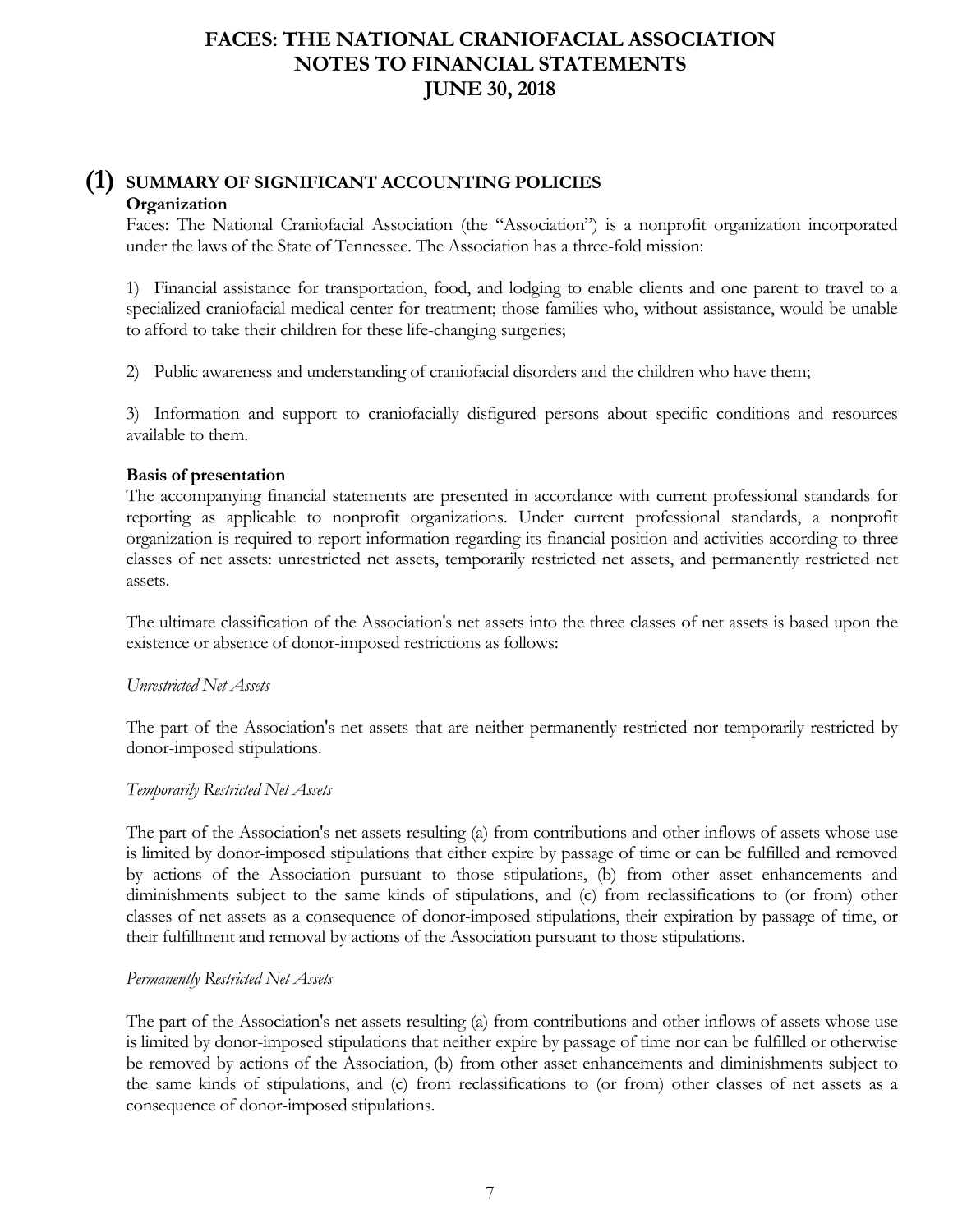#### **(1) SUMMARY OF SIGNIFICANT ACCOUNTING POLICIES (continued) Basis of accounting**

Revenues and expenses are recorded on the accrual basis of accounting. Under the accrual basis of accounting, revenues are recognized when earned and expenses are recognized in the period incurred. Contributions received are recorded as unrestricted, temporarily restricted, or permanently restricted, depending on the existence and/or nature of any donor restrictions. Donor-restricted contributions whose restrictions are met in the same reporting period are reported as unrestricted support in the accompanying statement of activities.

#### **Cash and cash equivalents**

For purposes of the statement of cash flows, the Association considers all investment instruments purchased with a maturity of three months or less to be cash equivalents.

#### **Investments**

Investments in marketable securities with readily determinable fair values and all investments in debt securities are reported at their fair values in the statement of financial position. Unrealized gains and losses are included in the change in net assets. Investment income and gains restricted by a donor are reported as increases in unrestricted net assets if the restrictions are met (either by passage of time or by use) in the reporting period in which the income and gains are recognized.

#### **Promises to give**

Unconditional promises to give that are expected to be collected within one year are recorded at net realizable value. The Association records contributions as unrestricted, temporarily restricted, or permanently restricted support depending on the existence and/or nature of any restrictions. Contributions that are restricted by the donor are reported as increases in unrestricted net assets if the restrictions expire in the fiscal year in which the contributions are recognized.

#### **Property, equipment, and depreciation**

Property and equipment are recorded at cost for purchased assets and at fair market value at the date of the gift for donated assets. Depreciation is provided on the straight-line method based upon the estimated useful lives of the respective assets. Expenditures for property and equipment over \$500 are capitalized. Maintenance and repairs are charged to expense as incurred; major renewals and betterments are capitalized. When items of property or equipment are sold or retired the related cost and accumulated depreciation are removed from the accounts, and any gain or loss is included in income.

#### **Contributed services**

The Association receives a significant amount of contributed services from unpaid volunteers who assist in various projects. No amounts have been recognized in the statement of activities because criteria for recognition under current applicable accounting standards have not been satisfied.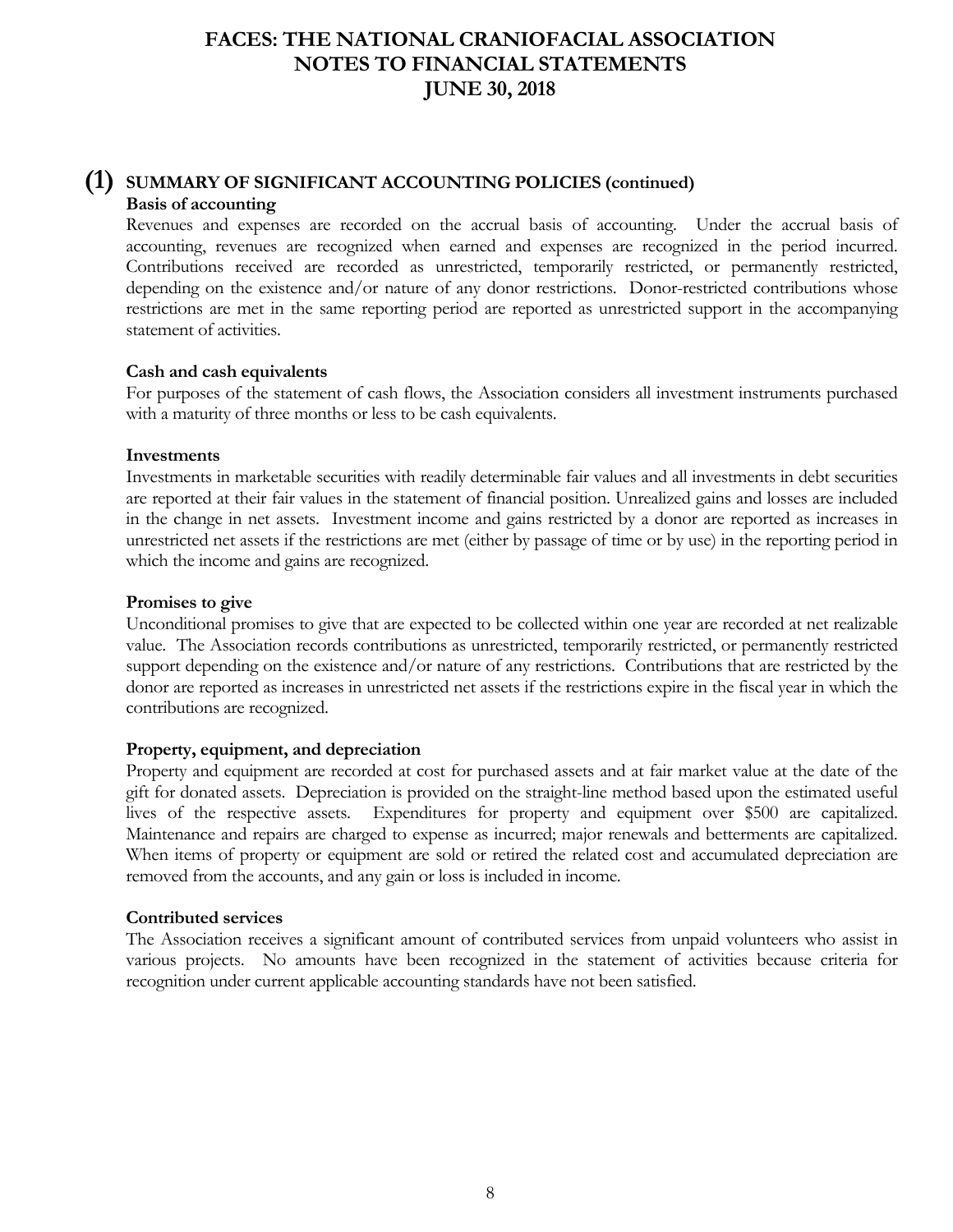### **(1) SUMMARY OF SIGNIFICANT ACCOUNTING POLICIES (continued) Income taxes**

The Association is a recognized nonprofit organization pursuant to Internal Revenue Code Section 501(c)(3). As such, the Association is not subject to income taxes.

The Association recognizes a tax position as a benefit only if it is "more likely than not" that the tax position would be sustained in a tax examination, with a tax examination being presumed to occur. The amount recognized is the largest amount of tax benefit that is greater than 50% likely of being realized on examination. For tax positions not meeting the "more likely than not" test, no tax benefit is recorded.

As of June 30, 2018 the Association has accrued no interest and no penalties related to uncertain tax positions. It is the Association's policy to recognize interest and/or penalties related to income tax matters in income tax expense.

The Association's Form 990, Return of Organization Exempt From Income Tax, for the years ended June 30, 2017, 2016 and 2015 are subject to examination by the Internal Revenue Service, generally for three years after they were filed.

#### **Advertising**

The Association expenses advertising and promotional costs as incurred.

#### **Functional expenses**

The cost of providing the various programs and activities have been summarized on a functional basis in the statement of activities. Accordingly, certain costs have been allocated among the programs and supporting services benefited.

#### **Estimates**

The preparation of financial statements in conformity with accounting principles generally accepted in the United States of America requires management to make estimates and assumptions that affect the reported amounts of assets and liabilities and disclosure of contingent assets and liabilities at the date of the financial statements, and the reported amounts of revenues and expenses during the reporting period. Actual results may differ from those estimates.

## **(2) PROMISES TO GIVE**

Unconditional promises to give consist of individual pledges made through the Combined Federal Campaign and other pledges as follows:

| Receivable in less than one year<br>Less allowance for uncollectible promises | 13,793<br>3,588 |
|-------------------------------------------------------------------------------|-----------------|
|                                                                               | 10,205          |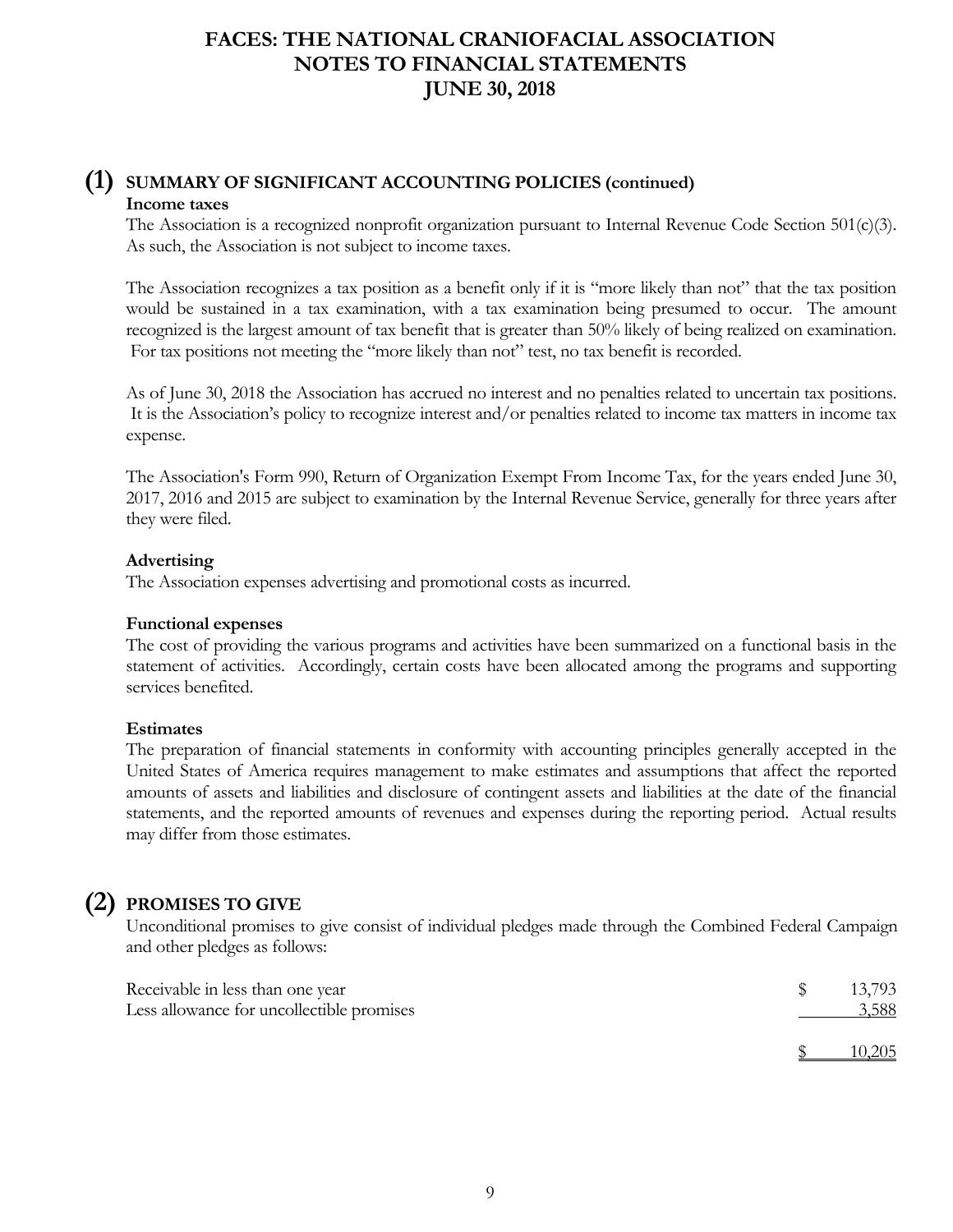## **(3) INVESTMENTS**

Investments are recorded at fair value. The cost and fair value of the investments as of June 30, 2018, are as follows:

|                                                                  | Cost    | Market |                               |
|------------------------------------------------------------------|---------|--------|-------------------------------|
| Mutual funds                                                     | 235,188 | \$     | 224,776                       |
| Investment income (loss) consists of the following:              |         |        |                               |
| Dividends<br>Net realized and unrealized loss<br>Investment fees |         | \$     | 8,530<br>(2, 392)<br>(3, 407) |
|                                                                  |         | \$     | 2,731                         |

### **(4) FAIR VALUE MEASUREMENTS**

Current accounting guidelines establish a framework for measuring fair value. That framework provides a fair value hierarchy that prioritizes the inputs to valuation techniques used to measure fair value. The hierarchy gives the highest priority to unadjusted quoted prices in active markets and for identical assets or liabilities (level 1 measurements) and the lowest priority to unobservable inputs (level 3 measurements). The three levels of the fair value hierarchy are described as follows:

Level 1:

Inputs to the valuation methodology are unadjusted quoted prices for identical assets or liabilities in active markets that the Organization has the ability to access.

Level 2:

Inputs to the valuation methodology include (1) quoted prices for similar assets or liabilities in active markets; (2) quoted prices for identical or similar assets or liabilities in inactive markets; (3) inputs other than quoted market prices that are observable for the asset or liability; (4) inputs that are derived principally from or corroborated by observable market data by correlation or other means. If the asset or liability has a specified (contractual) term, the level 2 input must be observable for substantially the full term of the asset or liability.

### Level 3:

Inputs to the valuation methodology are unobservable and significant to the fair value measurement.

The asset's or liability's fair value measurement level within the fair value hierarchy is based on the lowest level of any input that is significant to the fair value measurement. Valuation techniques used need to maximize the use of observable inputs and minimize the use of unobservable inputs.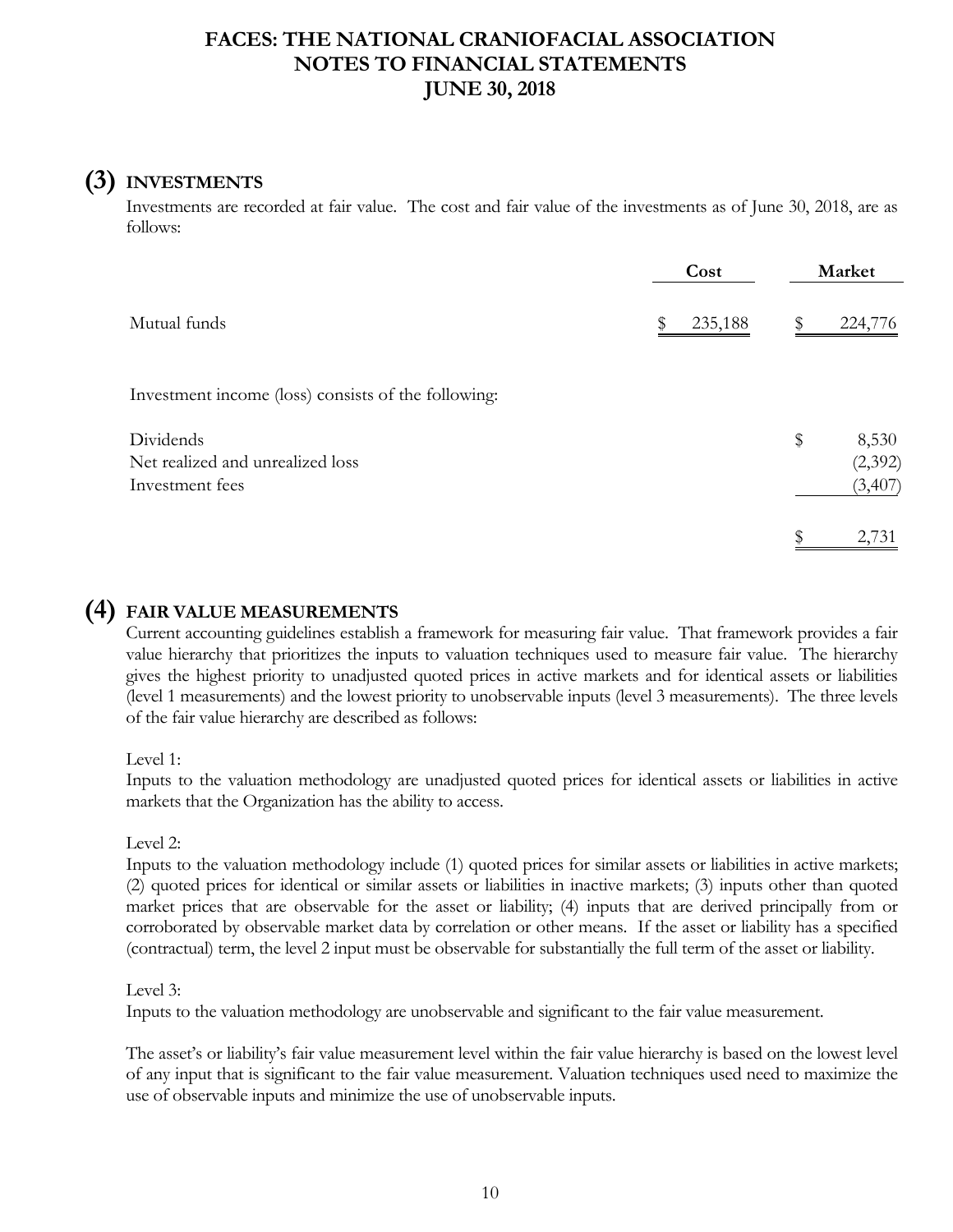### **(4) FAIR VALUE MEASUREMENTS (continued)**

Following is a description of the valuation methodologies used for assets at fair value:

Market approach – Uses prices and other relevant information generated by market transactions involving identical or comparable assets or liabilities. Prices may be indicated by pricing guides, sale transactions, market trades, or other sources;

Cost approach – Based on the amount that currently would be required to replace the service capacity of an asset (replacement cost); and

Income approach – Uses valuation techniques to convert future amounts to a single present amount based on current market expectations about the future amounts (includes present value techniques, and option-pricing models). Net present value is an income approach where a stream of expected cash flows is discounted at an appropriate market interest rate.

Assets itemized below were measured at fair value during the year ended June 30, 2018, using the market approach.

The preceding methods may produce a fair value calculation that may not be indicative of net realizable value or reflective of future fair values. Furthermore, although the Association believes its valuation methods are appropriate and consistent with other market participants, the use of different methodologies and assumptions to determine fair value of certain instruments could result in different fair value measurement at the reporting date.

As required by fair value measurement guidelines, at June 30, 2018, the Organization's investment portfolio was classified as follows, based on fair values:

**Fair**

|              | Level 1 | Level 2 |   | Level 3 |                          | r air<br>Value |  |
|--------------|---------|---------|---|---------|--------------------------|----------------|--|
| Mutual funds | 224,776 |         | - |         | $\overline{\phantom{a}}$ | 224,776        |  |

## **(5) CREDIT CARD**

The Association has an unsecured credit card, which provides short term borrowings up to \$20,000. The amount due on the credit card at June 30, 2018 was \$583, which is included in accounts payable in the accompanying financial statements.

### **(6) GRANTS TO CLIENTS**

Any person with a qualifying craniofacial disorder is eligible to apply to receive grants from the Association based on a program for assistance with transportation. The client must be more than 100 miles from the treatment center to receive reimbursement. During the year ended June 30, 2018, the Association provided \$24,198 of assistance to its clients.